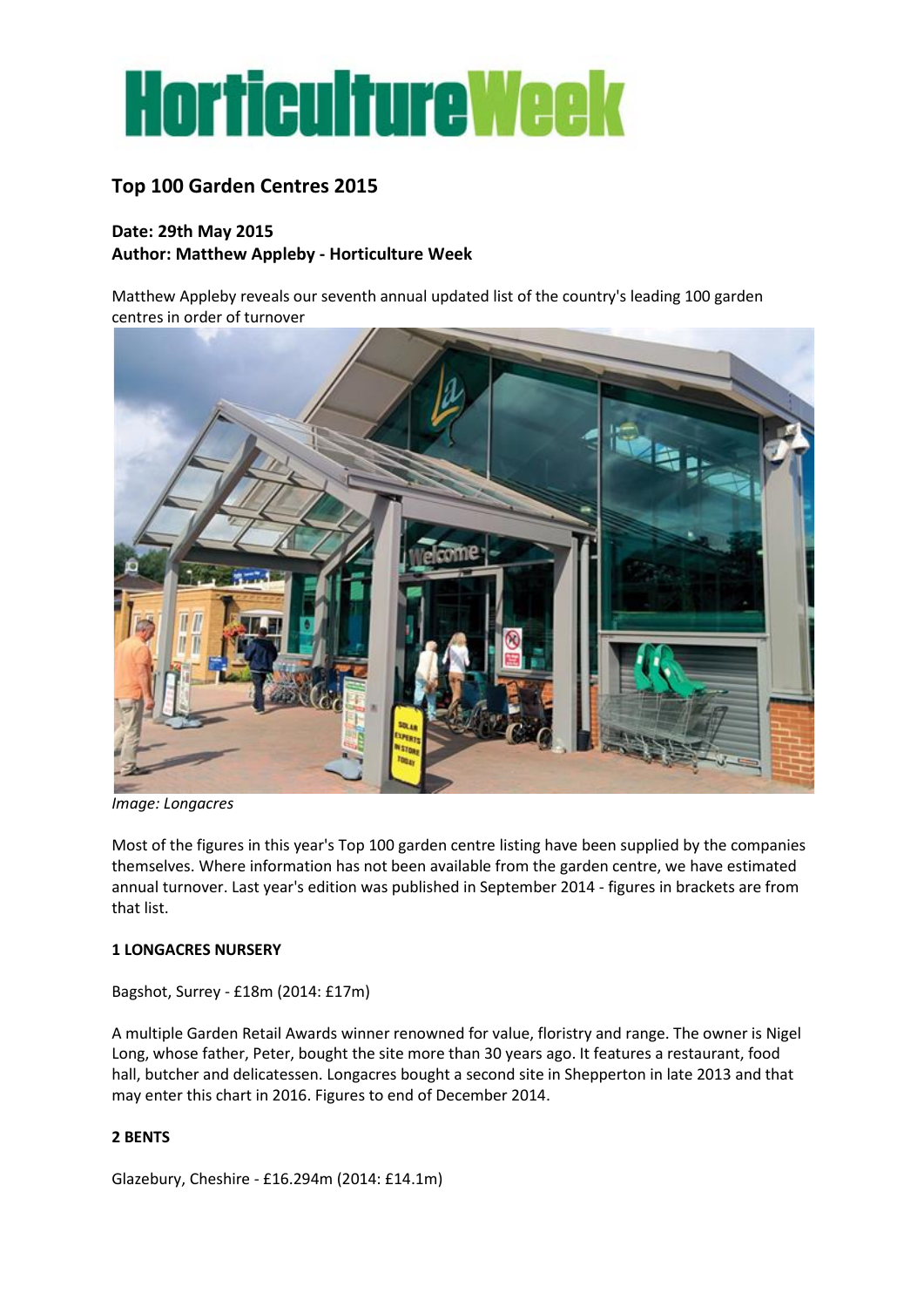# **Horticulture Week**

Cheshire garden centre run by Matthew Bent along with other members of the Bent family. The centre recently expanded with new concessions and is renowned for its home-grown plants, homemade food and department store feel. Figures to end of January 2015.

## **3 WOODCOTE GREEN NURSERIES**

Wallington, Surrey - £14.8m (2014: £13.7m)

Owned by Chris Milan. Phil Barnden is general manager. Garden Retail Awards 2015 large garden centre winner. Annual accounts run to 31 August 2014 but September 2014 to February 2015 up 13 per cent like-for-like, five per cent up on budget, with £14.8m the budgeted forecast.

#### **4 BARTON GRANGE**

Preston, Lancashire - £13.6m (2014: £12.7m)

Owned by the Toppings, this garden centre situated by a canal in Brock, near Preston, was opened by Princess Anne in 2008, replacing a previous store that was 2km further down the road. Russell Winteridge is manager. Turnover is to 31 January 2015. Barton Grange won Garden Centre Association destination garden centre of the year for the fourth year in a row in January. Plans have been submitted for a leisure development on site including curling rink, tenpin bowling, crazy golf, kayak sale and hire, a cinema and two restaurants.

#### **5 SCOTSDALES GARDEN CENTRE**

Cambridge - £12m

Another Garden Retail Awards winner, this family garden centre run by Caroline Owen has served Cambridge and district gardeners for more than 40 years. Now has two satellite sites at Horningsea and Fordham that turnover £3m each, making a £17.95m overall turnover, which has been adjusted to reflect this. Figures are to end of July 2014 and show an overall 20 per cent increase in turnover on the previous year, of which 11.38 per cent is attributable to Horningsea.

#### **6 WEBBS**

Wychbold, Worcestershire - £12.76m (2013: £11.7m)

The centre is now run by Ed Webb and includes the former Hurrans site in West Hagley but no longer the Garden Organic shop at Ryton. Total business turnover for January-December 2014 was £14.64m versus £13.6m in 2013

#### **7 VAN HAGE**

Great Amwell, Hertfordshire - £12.7m (2014: £12m)

This is Van Hage's flagship site. Chris Roberts runs the company and Martin Taylor is retail director. To end of July 2014 the Van Hage group of three garden centres in Great Amwell, Chenies (Hertfordshire) and Peterborough had a turnover of £18.168m - sales grew by 5.9 per cent on the previous year.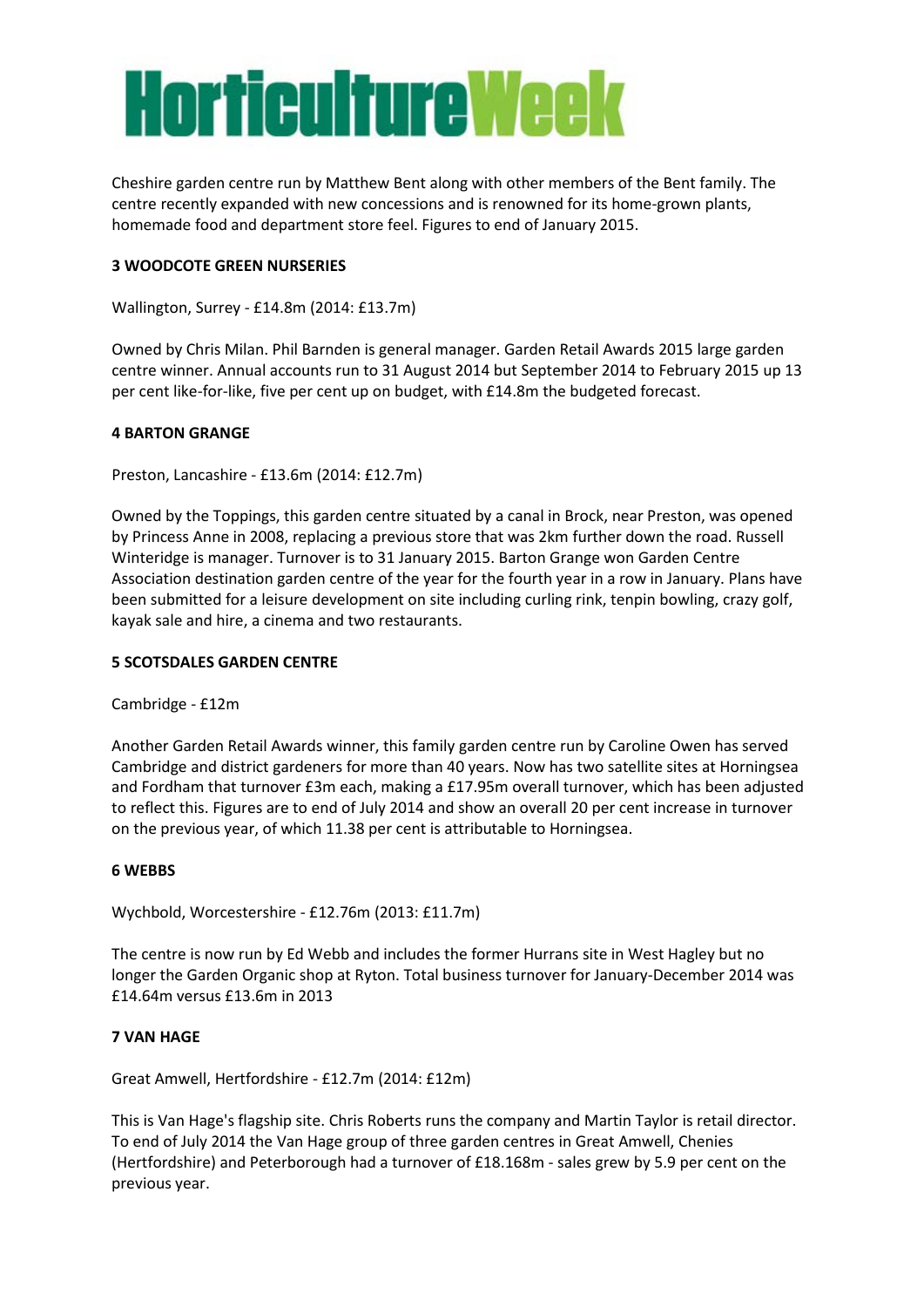

#### **8 BURFORD GARDEN COMPANY**

Oxfordshire - £12.2m (2014: £11m)

Nigel Johnson founded this Cotswolds-based high-end centre in the 1980s. Paul Gingell is managing director. Annual accounts to 30 January 2015.

#### **9 CADBURY GARDEN & LEISURE**

Bristol - £11m (2014: £11m)

Taken over by Wyevale in 2014 as part of the purchase of the seven-centre Garden & Leisure group. Figures are Horticulture Week estimates, pegged at last year's figures, because Wyevale Garden Centres will not release new results until June and declined to provide its forecast.

#### **10 HAYES GARDEN WORLD**

Cumbria - £10.81m (2014: £8.9m)

Lake District destination garden centre managed by Keith Laird.

#### **11 CHESSINGTON GARDEN CENTRE**

Surrey - £10.7m (2014: £10.7m)

Run by Jolyon Martin in the Surrey green belt. Turnover to end of December 2014.

#### **12 DOBBIES GARDEN WORLD**

Edinburgh - £10.7m (2014: £10.14m)

Dobbies' annual group sales are now £142m. Andy King is chief executive at the 35-centre chain bought by Tesco in 2007. Steve Guy is buying director. Turnover to end of March 2015.

#### **13 POLHILL GARDEN CENTRE**

Sevenoaks, Kent - £10.634m (2014: £10.6m)

Owned by the Novells and situated in Sevenoaks, the garden centre has now been established for more than 30 years. Turnover to end of December 2013 - next accounts due to be filed September 2015.

#### **14 OTTER NURSERIES**

Ottery St Mary, Devon - £10.4m (2014: £10m)

Founder Malcolm White and the directors are family members. Other outlets include Plymouth, Torbay, Wincanton and Lymington plant centre. For the full year to end of December 2013, Otter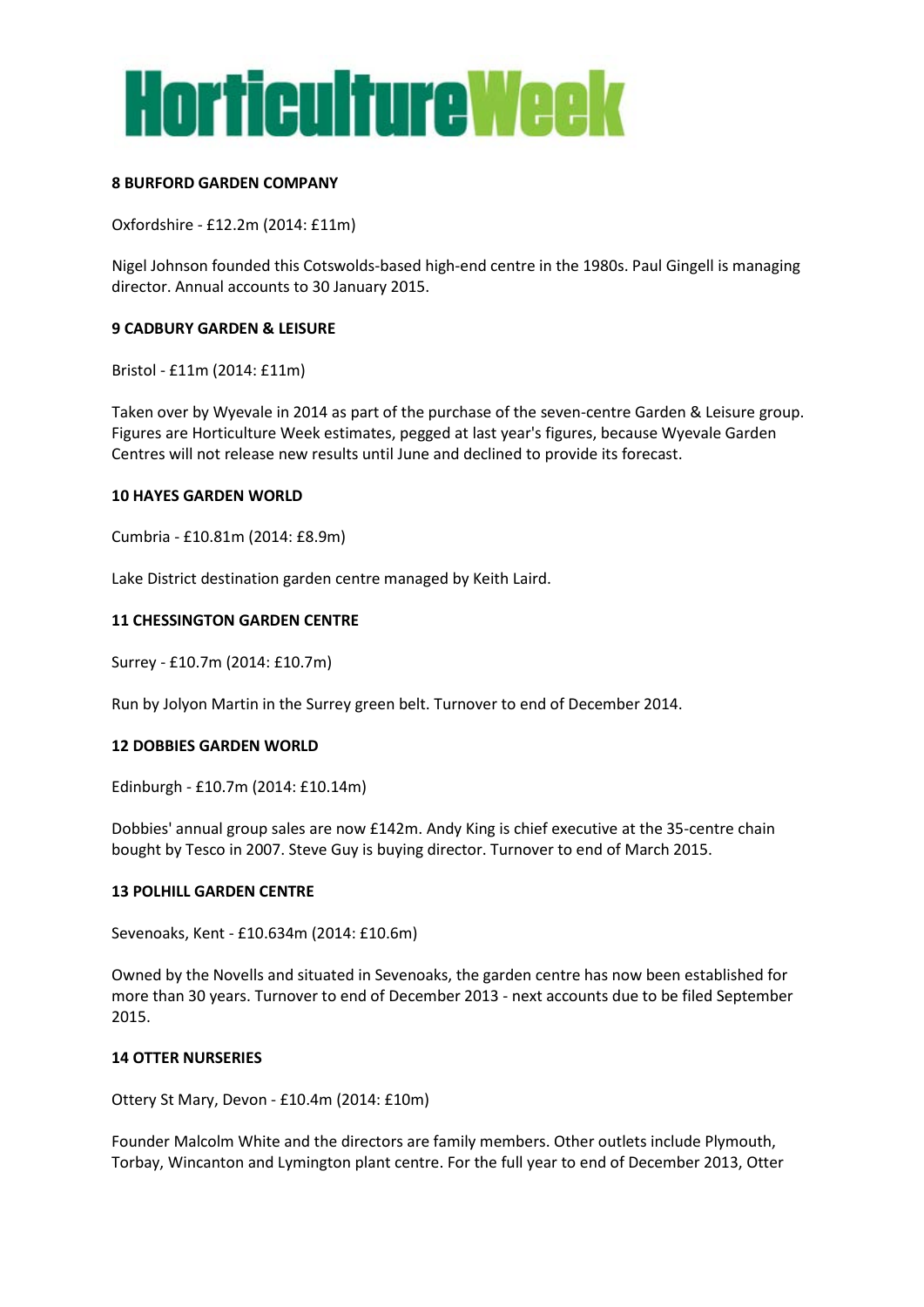

Nurseries' five South West centres had a total turnover of £15.604m, an increase of 4.3 per cent on the previous year.

#### **15 HASKINS GARDEN CENTRE**

Ferndown, Dorset - £10m (2014: £9.6m)

Chief executive is Julian Winfield. Turnover is around £30m at Haskins four centres. Manager is Matt Hill.

#### **16 GARSONS**

Esher, Surrey - £9.564m (2014: £10m)

This is a crossover farm shop/pick your own/garden centre. Development plans costing £3.2m are well underway. Turnover to end of March 2015.

#### **=17 HASKINS ROUNDSTONE**

West Sussex - £9.5m (2014: £8.9m)

Newly redeveloped after being bought in 2000. Manager is Nick Joad. Turnover to end of February 2015.

#### **=17 GORDALE GARDEN & HOME CENTRE**

Merseyside - £9.5m (2014: £8.41m)

Run by the Nicholson family. Turnover to end of September 2014. Garden centre has undergone improvements to interior with new shop fittings, flooring and till points. Also enlarged and improved its play area in winter 2014.

#### **19 RUXLEY MANOR**

Sidcup, Kent - £9.4m (2014: £7.5m)

Run by the Evans family. Correct to end of December 2014. Ruxley Manor had a new car park at the start of 2013, a new food hall at the end of 2013 and a new restaurant at the end of 2012.

#### **20 HASKINS WEST END**

Southampton - £9m (2013: £8.3m)

Buying director is Conna Powles. Figures to end of February 2014.

#### **21 BLUE DIAMOND TRENTHAM**

Staffordshire - £8.981m (2014: £8.65m)

Blue Diamond now runs 15 centres. Alan Roper runs the group. Turnover to end of December 2014.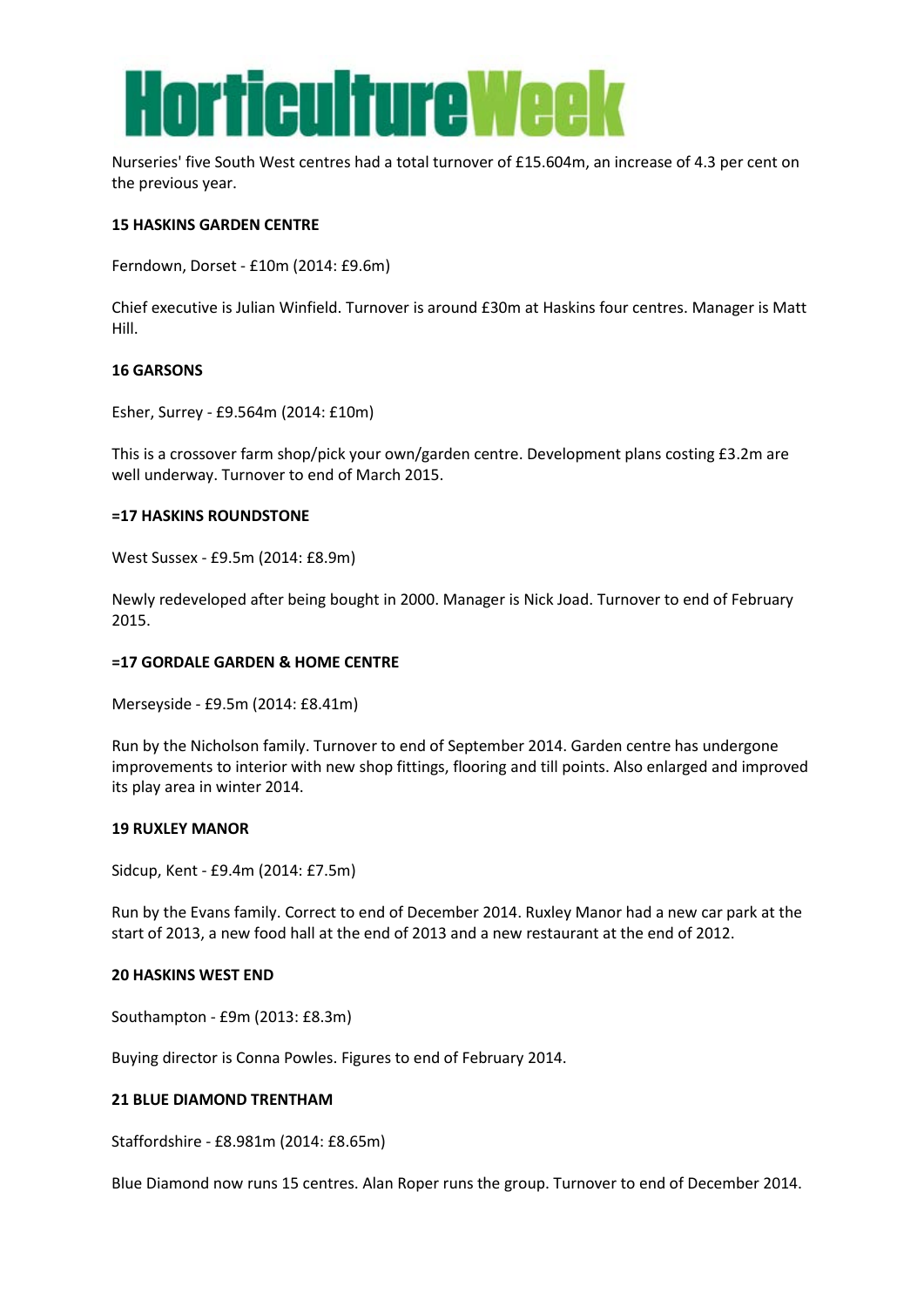

#### **22 WHITEHALL GARDEN CENTRE**

Wiltshire - £8.633m (2014 £8.4m)

Also has a site at Whitchurch in Bristol with a £2.079m turnover. Owned by the Self family and part of the Tillington buying group.

#### **23 ALTON GARDEN CENTRE**

Essex - £8.511m (2014: £7,666,520)

Owner Derek Bunker founded this Essex centre in 1971 and now employs 11 members of his extended family among the staff. Bunker's son, Andy, is a mainstay in the Tillington buying group set-up. Turnover figures for January-December 2014.

#### **24 ENDSLEIGH GARDEN & LEISURE**

Ivybridge, Devon - £8.5m (2014: £8.5m)

One of the seven-strong, formerly French-owned Garden & Leisure group. Results are estimated by HW as the same as 2014.

#### **25 HUNTINGDON GARDEN & LEISURE**

Cambridgeshire - £8.12m (2014: £8.12m)

Store opened in 2002 and occupies a site covering 8ha. Results pegged at 2014 levels as estimated by HW.

#### **26 FROSTS AT WOBURN SANDS**

Milton Keynes - £8m (2014: £7.2m)

Four centres are run by the Frost family - Jeremy, Rupert and James. Turnover to end of March 2015.

#### **27 BRIDGEMERE NURSERY & GARDEN WORLD**

Cheshire - £7.5m (2014: £7.96m)

Bridgemere Nursery & Garden World was bought by Wyevale from John Ravenscroft in 2006 for £15m.

#### **28 BRIGG GARDEN CENTRE**

Lincolnshire - £7.842m (2014: £8m)

Owned by Charles and Robert Stubbs. The British Garden Centres label now owns Brigg and Woodthorpe in Lincolnshire, Arcadia in Middlesbrough, Spring in Hornsea, Towneley in Lancashire,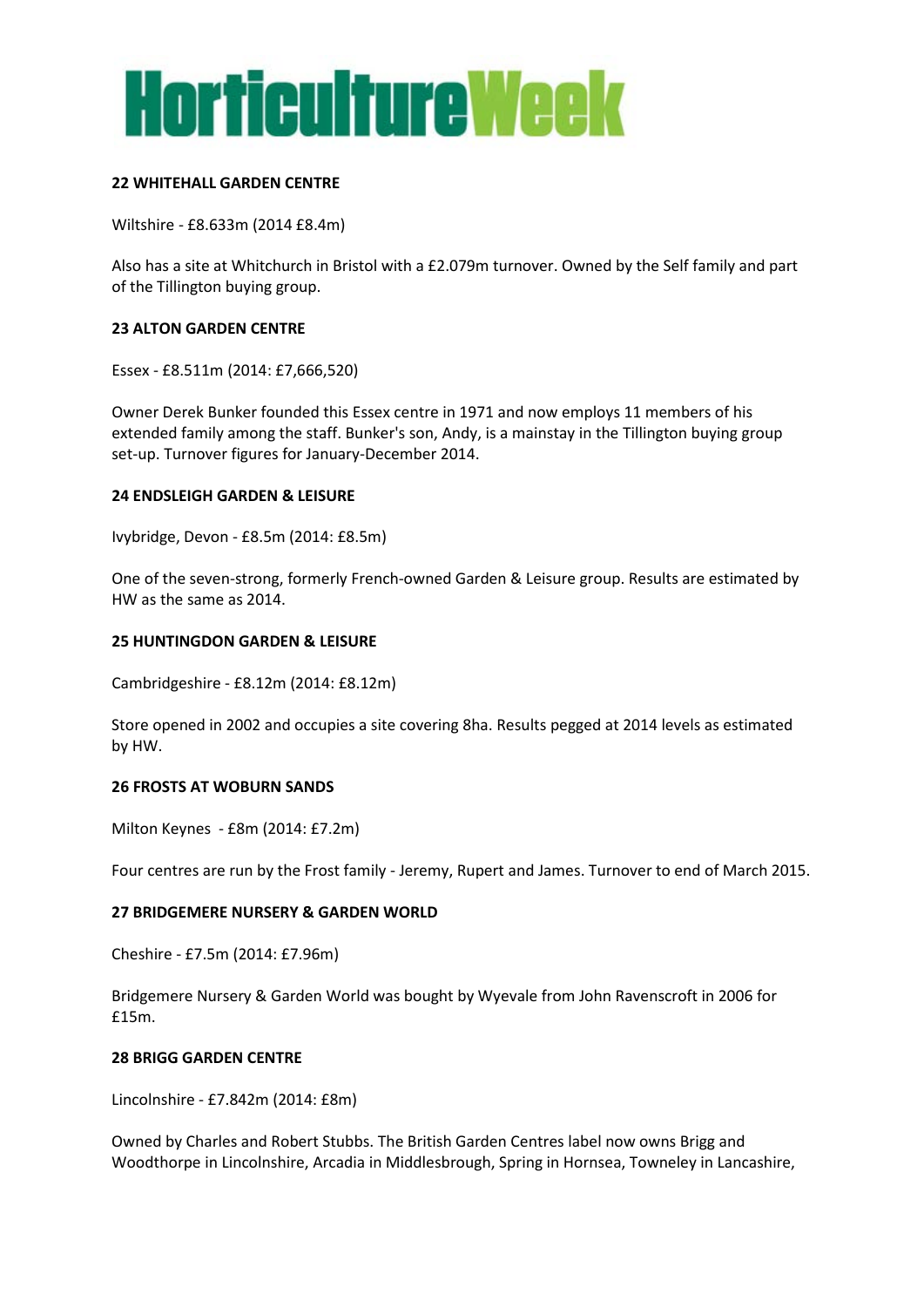

Irton in North Yorkshire, Roxton in Bedfordshire and Gilberdyke in East Yorkshire. Turnover to end of 2014.

#### **29 WOODLANDS NURSERY & GARDEN CENTRE**

Leicestershire - £7.6m (2014: £7.6m)

Wyevale bought this destination garden centre and nursery for £9.65m in 2002. Results kept by HW at 2014 levels.

#### **30 SQUIRE'S BADSHOT LEA GARDEN CENTRE**

West Sussex - £7.4m (2014: £7.4m)

Squire's took over the running of this centre from the Caffyn Parsons family back in 2006. Dennis Espley is group managing director. Squire's now runs a total of 15 centres.

#### **31 BLUE DIAMOND ST PETERS GARDEN CENTRE**

Jersey - £7.109m (2014: £6.992m)

Jersey's biggest garden centre, owned by Guernsey-based Blue Diamond. Turnover to end of 2014.

#### **=32 BICESTER GARDEN CENTRE**

Oxfordshire - £6.98m (2014: £6.98m)

The centre was revamped in 2013 after beginning in 1976 as a nursery. Bought by Blooms of Bressingham in 2000. Results pegged at 2014 levels under HW estimates.

#### **=32 HEIGHLEY GATE NURSERY & GARDEN CENTRE**

Morpeth, Northumberland - £6.98m (2014: £6.98m)

David Lishman established this centre in 1963 and sold it to Wyevale in 2008. HW estimate.

#### **34 HOLLYBUSH GARDEN CENTRE**

Wolverhampton - £6.957m (2014: £6.5m)

Steve Hallett is general manager. Turnover to March 2015.

#### **=35 AYLETT NURSERIES**

St Albans, Hertfordshire - £6.9m (2014: £6.5m)

Celebrating its 60th anniversary in 2015. Run by Julie Aylett and Adam Wigglesworth. Turnover to end of October 2014.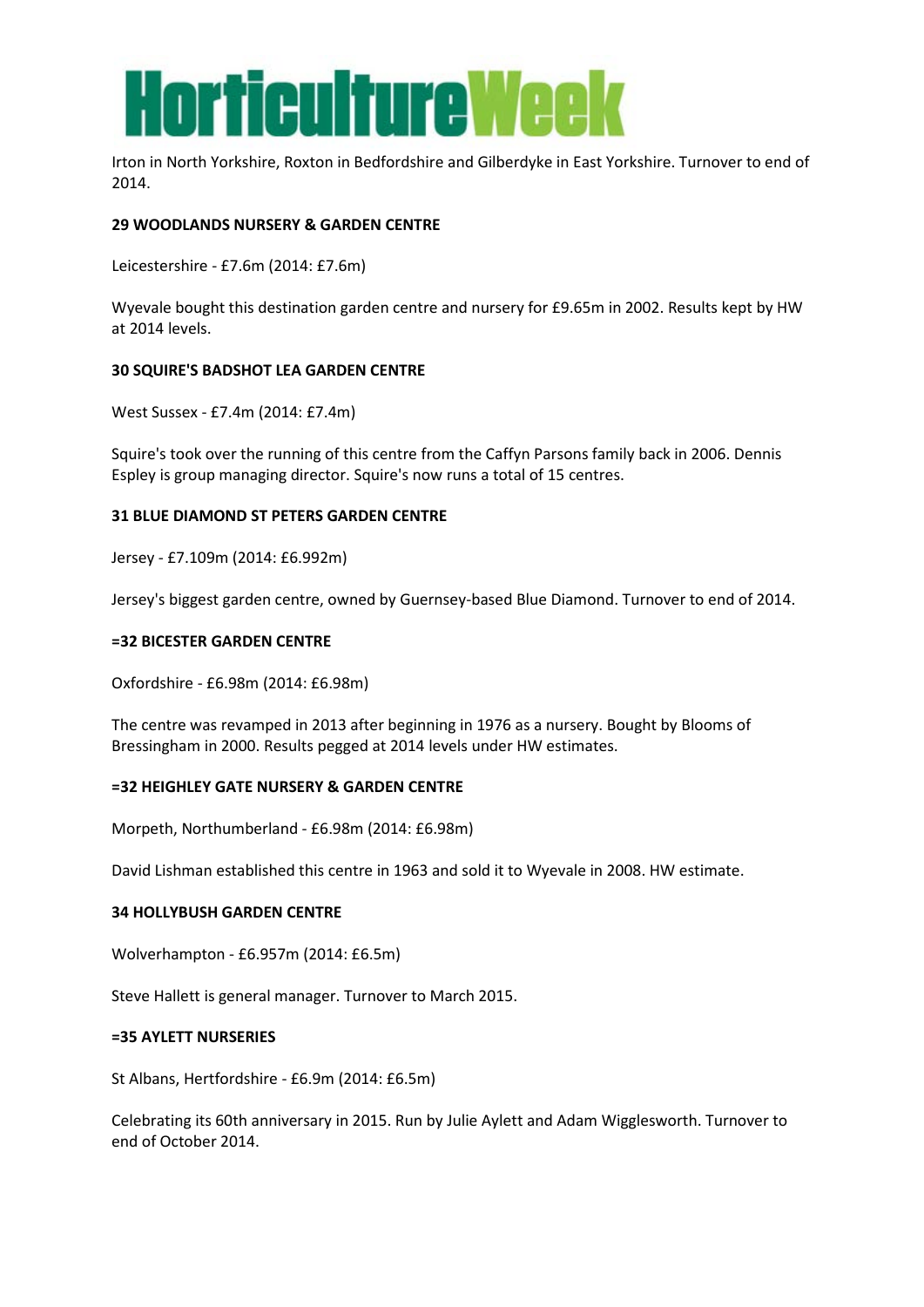

#### **=35 HASKINS SNOWHILL**

West Sussex - £6.9m (2014: £6.1m)

Garden centre in Southampton with renovation a possibility. Turnover to end of February 2015.

#### **37 PERRYWOOD GARDEN CENTRE**

Essex - £6.86m (2014: £6.04m)

Garden centre and nursery run by Alan, Karin and their son Simon Bourne and daughter Hannah Powell. Turnover to end of July 2014.

#### **38 SQUIRE'S TWICKENHAM GARDEN CENTRE**

Middlesex - £6.85m (2014: £6.7m)

Head of buying at the group is Darran Oakley.

#### **39 GROSVENOR**

Chester - £6.812m (2013: £6.35m)

Run by Blue Diamond since April 2012, with former managing director Iain Wylie now interim chief executive officer at the Garden Centre Association. Owned by the Duke of Westminster. Turnover until end of 2014.

#### **40 DOBBIES GARDEN WORLD**

Aberdeen - £6.79m (2014: £6.435m)

Opened in 2010. All Dobbies turnover figures are until end of March 2015.

#### **41 WORLD'S END GARDEN CENTRE**

Wendover, Buckinghamshire - £6.65m (2014: £6.65m)

World's End was bought from the Economic Forestry Group in 1995. The late Jim Bone and Len Bone founded the centre in 1970. Wyevale is now owner. Figure is HW estimate.

#### **42 BLUE DIAMOND LE FRIQUET**

Guernsey - £6.634m (2014: £6.718m)

A doughnut-shaped garden centre on the Channel Islands that opened in 2009. Turnover to end of 2014.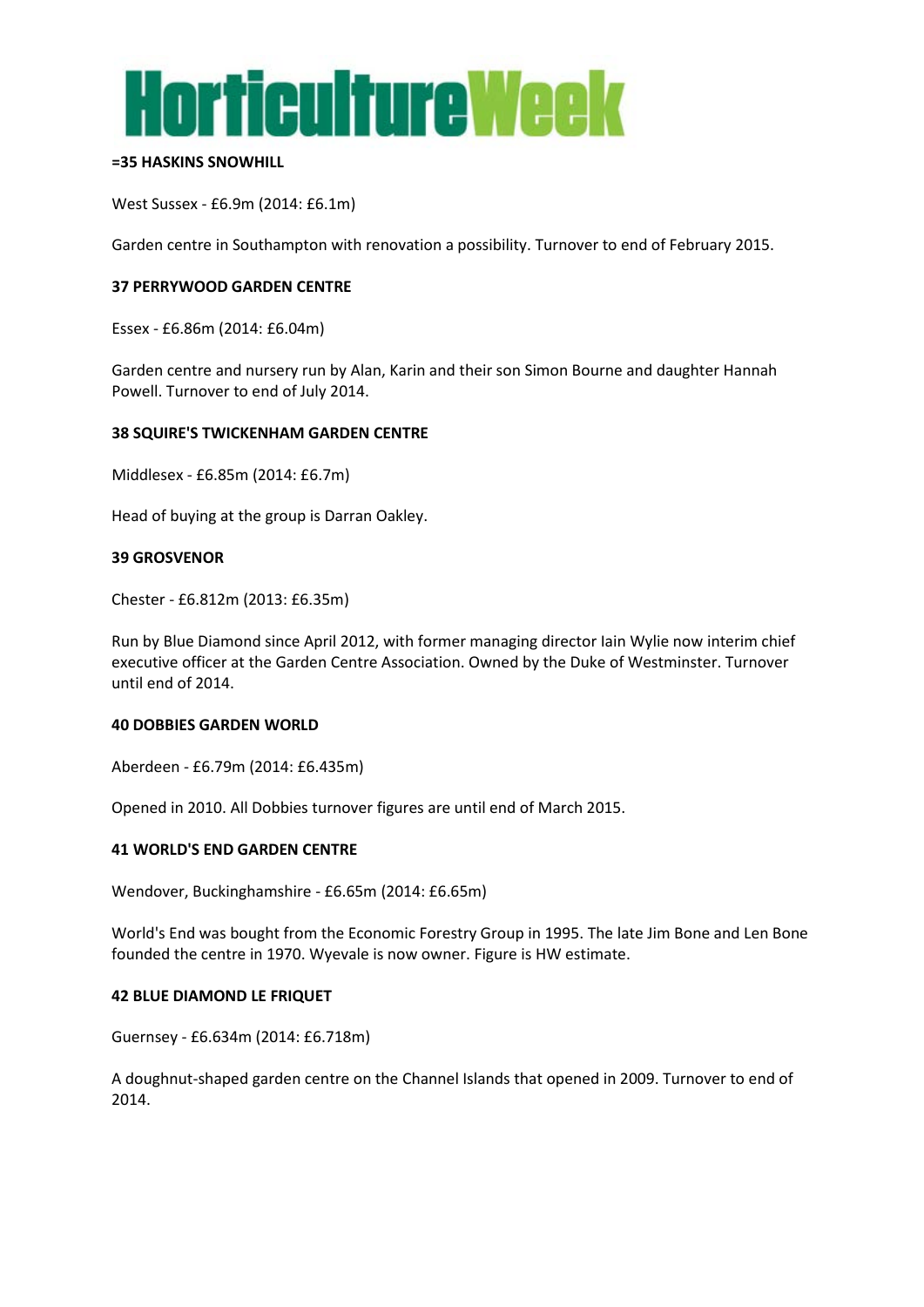

#### **43 STEWARTS GARDENLANDS**

Christchurch, Dorset - £6.593m (2014: £8.4m)

Stewarts has two south coast centres. Martin Stewart has been managing director since 1982. Adjusted figures to split centres' turnover. Turnover to end of January 2014, during which time sales increased overall by 5.2 per cent. The second centre at Broomhill had a turnover of £2.231m.

#### **44 REDFIELDS**

Fleet, Hampshire - £6.395m (2014: £4.475m)

Now fully rebuilt after Blue Diamond bought the centre from the Goater family in 2010. Turnover to end of 2014.

#### **45 MELBICKS GARDEN & LEISURE**

Birmingham - £6.37m (2014: £6.37m)

One of Garden & Leisure's seven centres, bought in 2014 by Wyevale. HW estimate.

#### **46 FOREST LODGE**

Farnham, Surrey - £6.335m (2014: £6.2m)

The Forest Lodge garden centre is run by the Head family under the Denys E Head company name. Turnover to end of January 2014 - sales grew by 2.1 per cent on the previous year. Simon Hughes is general manager.

#### **47 GORDON RIGG**

Todmorden - £6.3m (2014: £6.2m)

Tim Bayliss is manager. Turnover to end of July 2014 - a second site at Kingsway in Rochdale had a £3.4m turnover in the 12 months ending July 2014.

#### **48 WENTWORTH GARDEN CENTRE**

South Yorkshire - £6.156m (2014: £5.5m)

Occupies a 6.4ha site in an historic conservation village. Tony Airey is owner. Turnover to 30 September 2014.

#### **49 DOBBIES GARDEN WORLD**

Stirling - £6.02m (2014: £5.36m)

Garden centre located on Drip Road in Craigforth.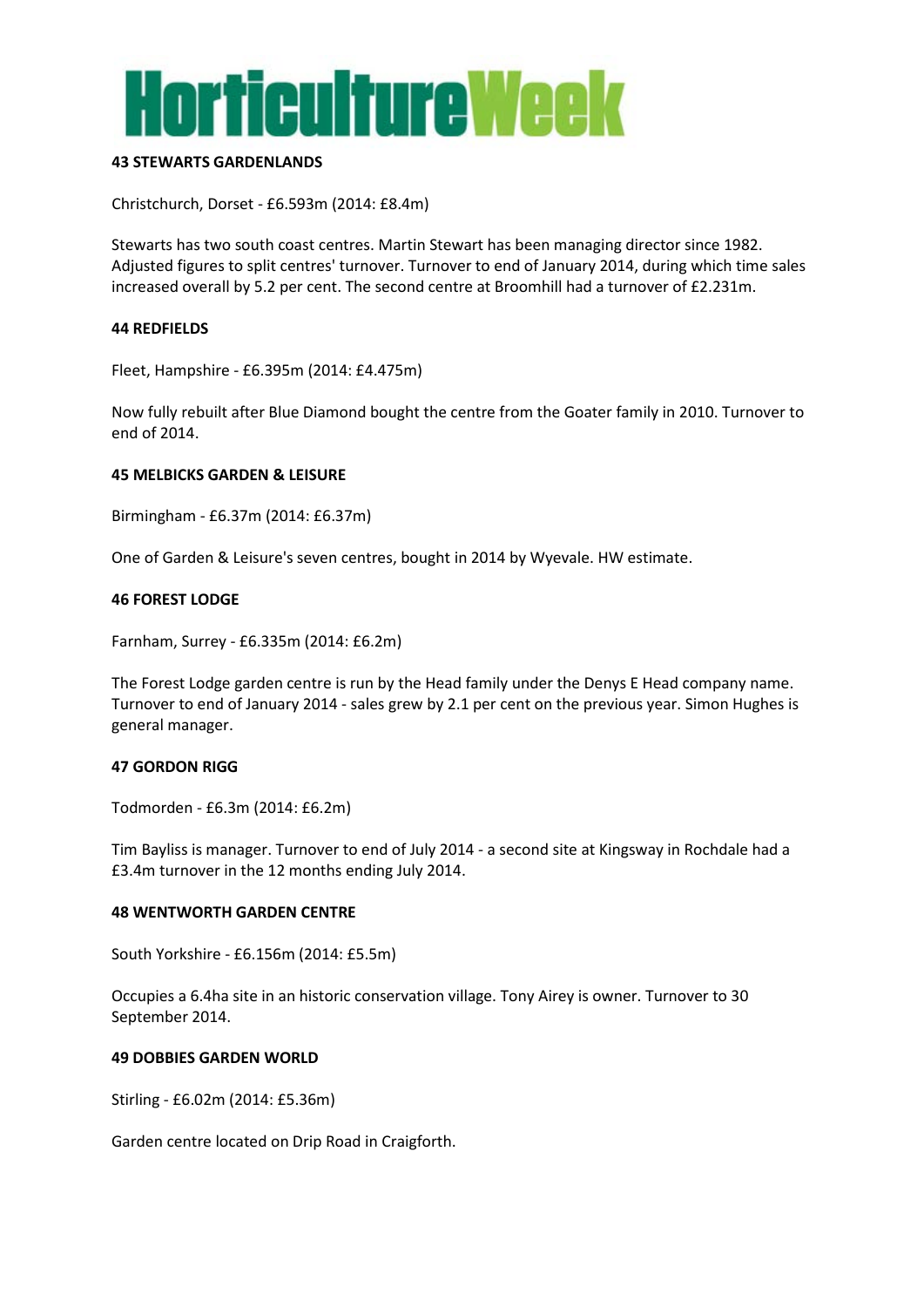

#### **50 SANDERS GARDEN WORLD**

Somerset - £5.91m (2014: £5.91m)

Sir Tom Hunter bought the Sanders site for Wyevale in 2007. It was previously owned by Chris and Mike Sanders and Michelle and Kerry Michael. HW estimate.

#### **51 DOWNTOWN GARDEN CENTRE**

Boston, Lincolnshire - £5.9m (2014: £7.5m)

Founded in 2000 as part of a group of the Isaac family's Oldrids department and furniture stores and built to complement the site. Paul Marsh is store manager.

#### **52 DOBBIES GARDEN WORLD**

Ayr - £5.72m (2014: £5.52m)

Dobbies branch opened in March 2004.

#### **53 NOTCUTTS WOODFORD PARK**

Cheshire - £5.6m (2014: £5.361m)

Notcutts bought the site in 2008 as part of its £14.5m acquisition of six centres.

#### **54 MILLETS FARM**

West Oxfordshire - £5.6m (2014: £5m)

Family farm owned by brothers Nigel and Tony Carter before being sold to Frosts. Turnover to end of March 2015.

#### **55 HIGHFIELD GARDEN WORLD**

Gloucestershire - £5.455m (2014: £4.785m)

Owned by the Greenway family and recently revamped. Projected figures to end of June 2015.

#### **56 DOBBIES GARDEN WORLD**

Cirencester - £5.42m (2014: £5.03m)

#### **57 COOLINGS GARDEN CENTRE**

Knockholt, Kent - £5.4m (2014: £5.33m)

Now more than 100 years old. Paul Cooling is chairman. Main site at Rushmore Hill had a core garden centre turnover of £5.4m, while Green & Pleasant branch took £1.15m.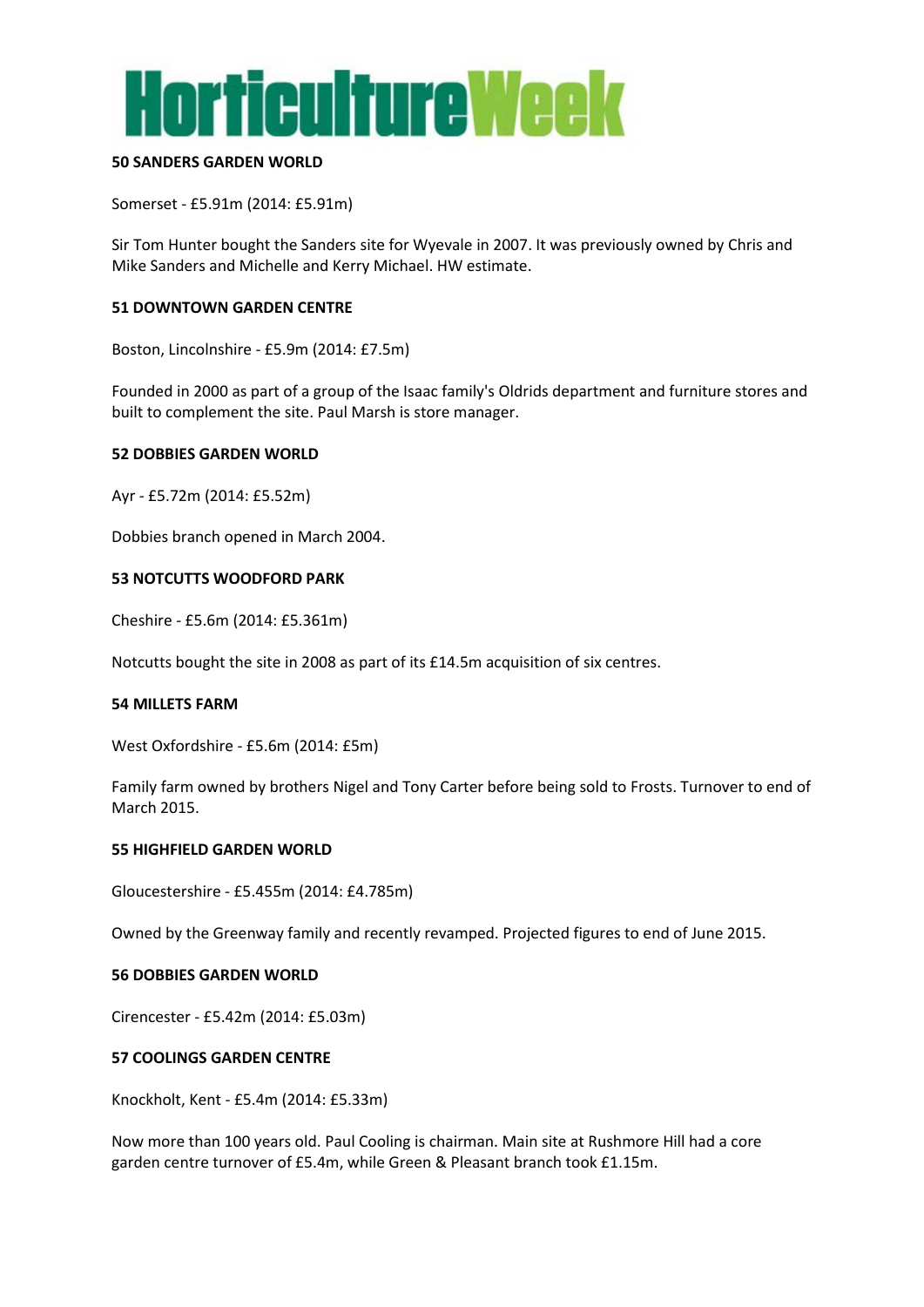# **Horticulture Week**

#### **58 DOBBIES GARDEN WORLD**

Livingston - £5.39m (2014: £4.95m)

#### **59 DOBBIES GARDEN WORLD**

Chesterfield - £5.34m (2014: £5.2m)

#### **60 DOBBIES GARDEN WORLD**

Atherstone - £5.32m (2014: £4.8m)

# **61 DOBBIES GARDEN WORLD**

Dunfermline - £5.27m (2014: £5.2m)

#### **62 DOBBIES GARDEN WORLD**

Gillingham - £5.25m (2014: £5.03m)

#### **63 DOBBIES GARDEN WORLD**

Braehead - £5.22m (2014: £5.03m)

#### **64 NOTCUTTS GARDEN PRIDE**

Ditchling, West Sussex - £5.2m (2014: £5.2m)

Sold to Notcutts in December 2013.

#### **=65 TRAGO MILLS**

Newton Abbot, Devon - £5.2m (2014: £4.7m)

Peter Davies is store manager. Figures to end of 2014.

#### **=65 RAEMOIR GARDEN CENTRE**

Aberdeenshire - £5.2m (2014: £5.2m)

Founded by Dr Frank Mair 20 years ago. Figures to end of 2014.

#### **=65 PARADISE PARK**

Newhaven, East Sussex - £5.2m (2014: £5.2m)

Owned by Tates of Sussex. Figures are HW estimate.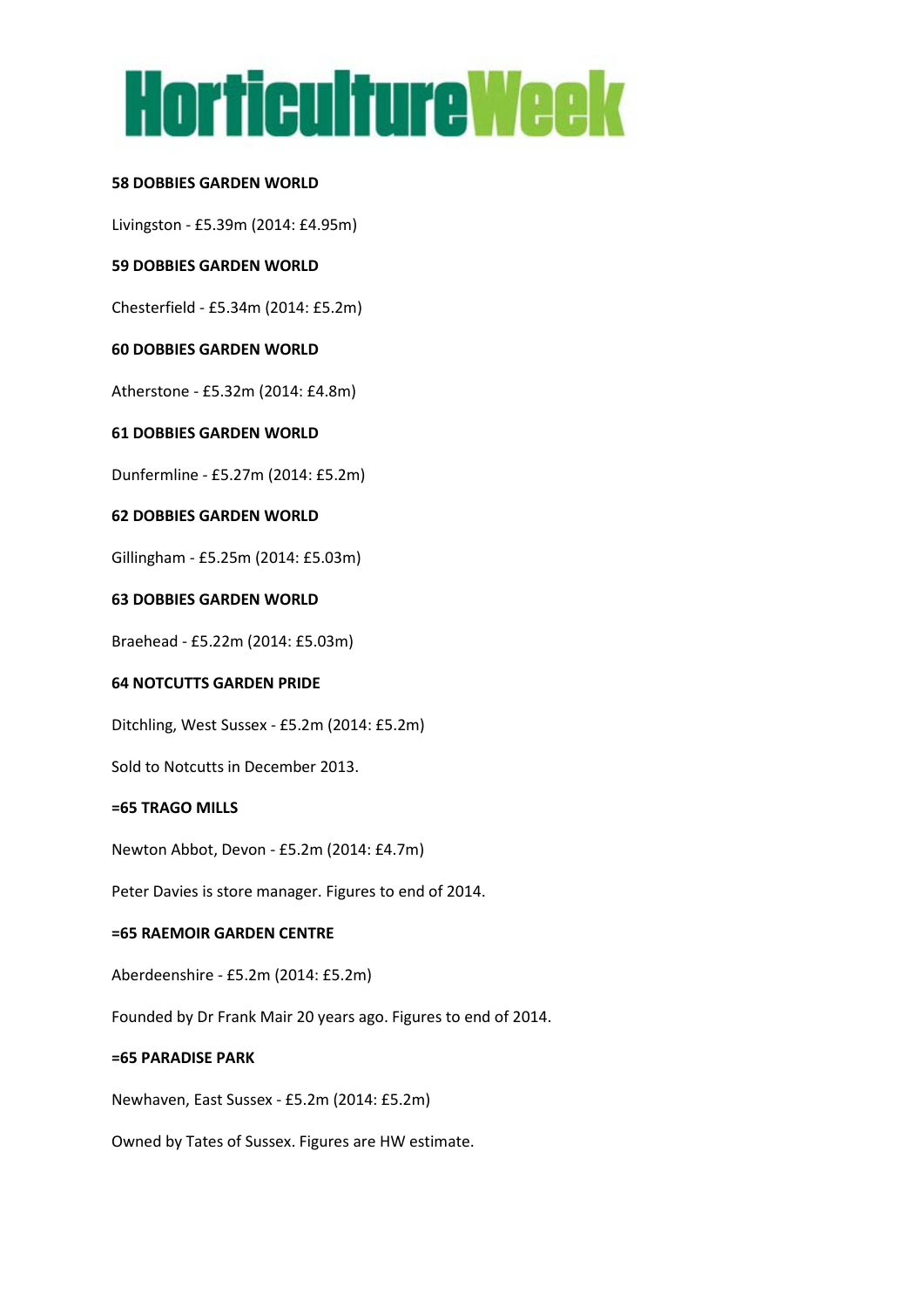

## **68 DOBBIES Garden World**

LISBURN - £5.16m (2014: £5.03m)

#### **69 NOTCUTTS NORWICH**

£5.1m (2014: £4.94m)

Managed by Steve Boom.

#### **70 MONKTON ELM**

Taunton, Somerset - £5.097m (2014: £5.028m)

Opened a new restaurant in April. Mike Lind runs the centre.

#### **71 HOUGHTON HALL**

Carlisle - £5.04m (2014: £4.965m)

Owned by Klondyke. Bob Hewitt is chief executive.

#### **72 RHS WISLEY**

£5m (2014: £5m)

Ross McEwan heads the plant centre. Figures are HW estimate.

#### **73 PETER BARRATT'S STOCKTON**

£4.97m (2014: £4.97m)

Garden centre owned by Wyevale.

#### **74 DOBBIES Garden World**

Ashford - £4.9m (2014: £4.95m)

#### **75 VAN HAGE PETERBOROUGH**

£4.7m (2014: £4.5m)

Martin Taylor is retail director.

# **76 DOBBIES Garden World**

Milngavie - £4.88m (2014: £4.9m)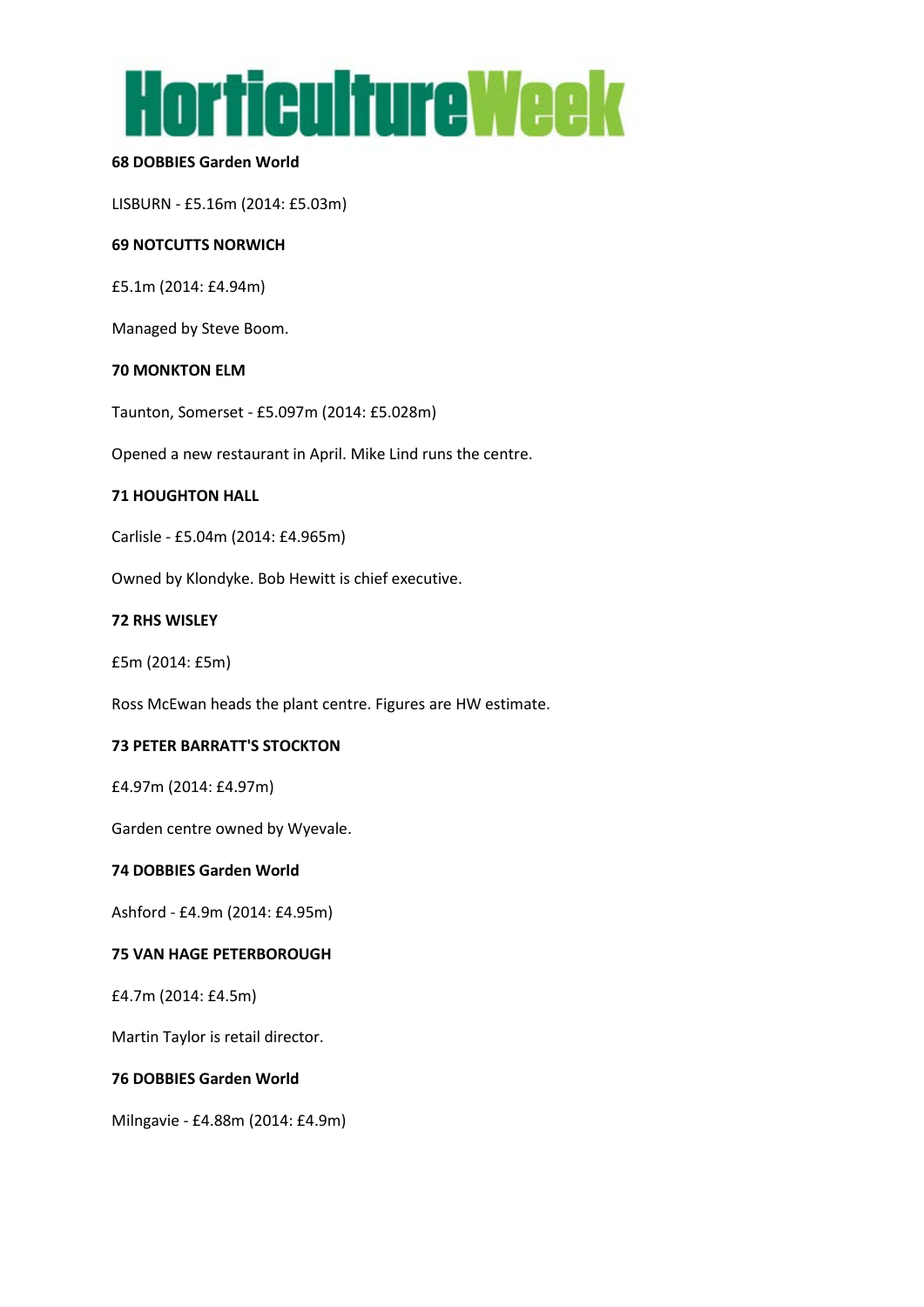

#### **=77 DOBBIES Garden World**

Dundee - £4.86m (2014: £4.9m)

#### **77= DOBBIES Garden World**

Ponteland - £4.86m (2014: £4.3m)

#### **79 BLUE DIAMOND DERBY Garden Centre**

£4.821m (2014: £4.979m)

Located in Little Eaton.

#### **80 BLOOMS GLOUCESTER**

£4.8m (2014: £4.8m)

Owned by Wyevale.

#### **81 NORTHAMPTON Garden Centre**

£4.78m (2014: £4.78m)

Another Wyevale-owned centre.

# **82 NEWBRIDGE Nurseries**

£4.766m (new entry)

Bought by Blue Diamond in January 2015.

#### **83 DOBBIES Garden World**

MILTON KEYNES - £4.73m (2014: £4.8m)

# **84 PETER BARRATT's GOSFORTH**

£4.71m (2014: £4.71m)

Owned by Wyevale.

#### **=85 FLOWERLAND Home & Garden, BOURNE END**

Buckinghamshire - £4.7m (2014: £4.7m)

Hugh Evans is managing director.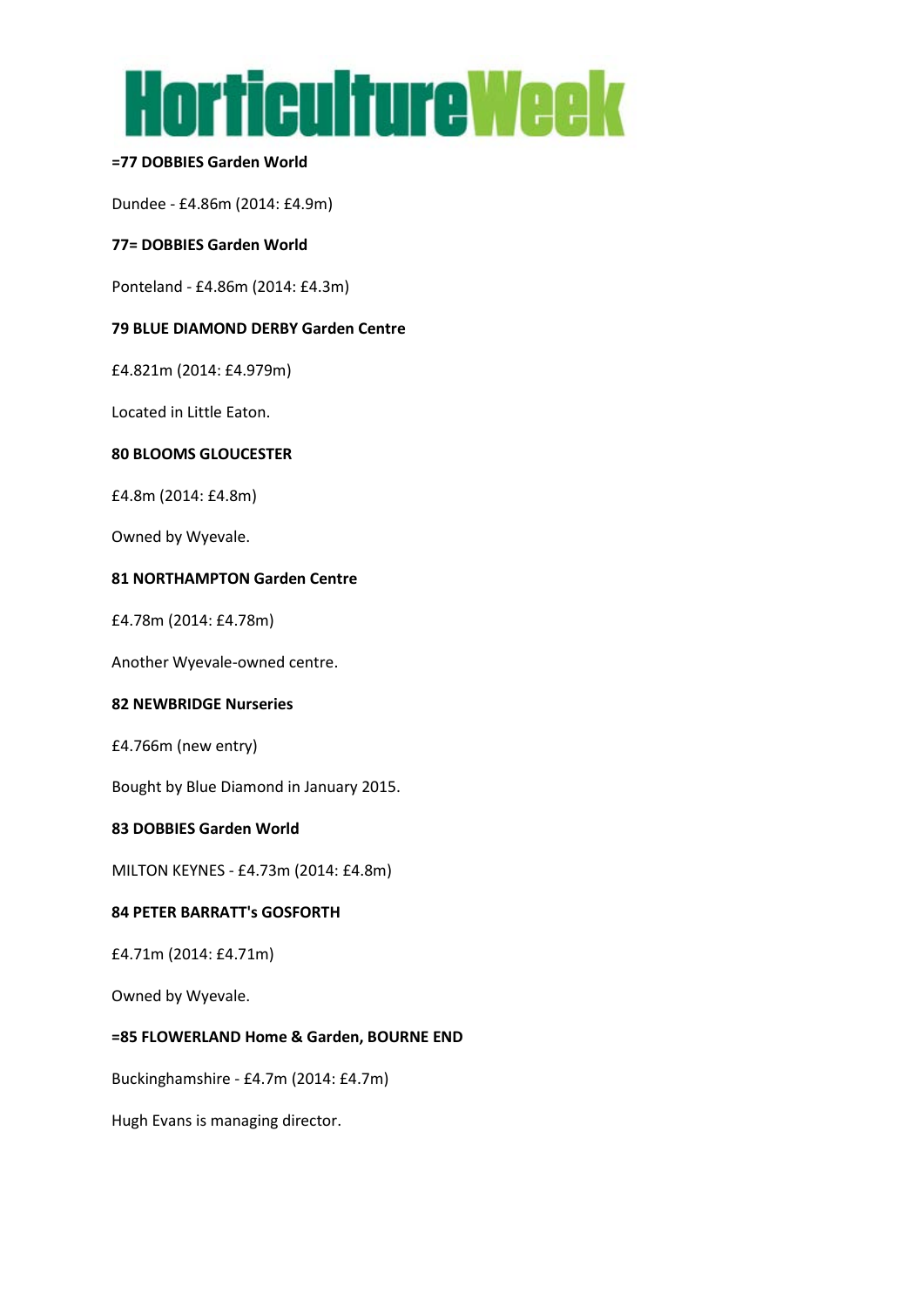

#### **=85 SWANSEA Garden Centre**

£4.7m (2014: £4.7m)

Owned by Wyevale.

#### **=85 FROSTS WILLINGTON**

Bedford - £4.7m (new entry)

#### **=85 STEPHEN H SMITH's Garden & Leisure**

Otley, West Yorkshire - £4.7m (2014 £4.7m)

Figures are HW estimate.

#### **89 BLUE DIAMOND EVESHAM Garden Centre**

£4.627m (2014: £4.563m)

#### **90 BARNETT HILL**

Stourbridge - £4.59m (2014: £4.59m)

Owned by Wyevale.

#### **91 BAYTREE**

Lincolnshire - £4.5m (2014: £4.5m)

Turnover to end of August 2014.

#### **92 GARSONS TITCHFIELD**

£4.497m (new entry)

Sister centre to Garsons Esher.

#### **93 GATES NURSERIES**

Leicestershire - £4.4m (2014: £4.4m)

Figures to end of January 2015.

# **=94 ST PETERS GARDEN CENTRE**

Worcester - £4.3m (2014: £4.02m)